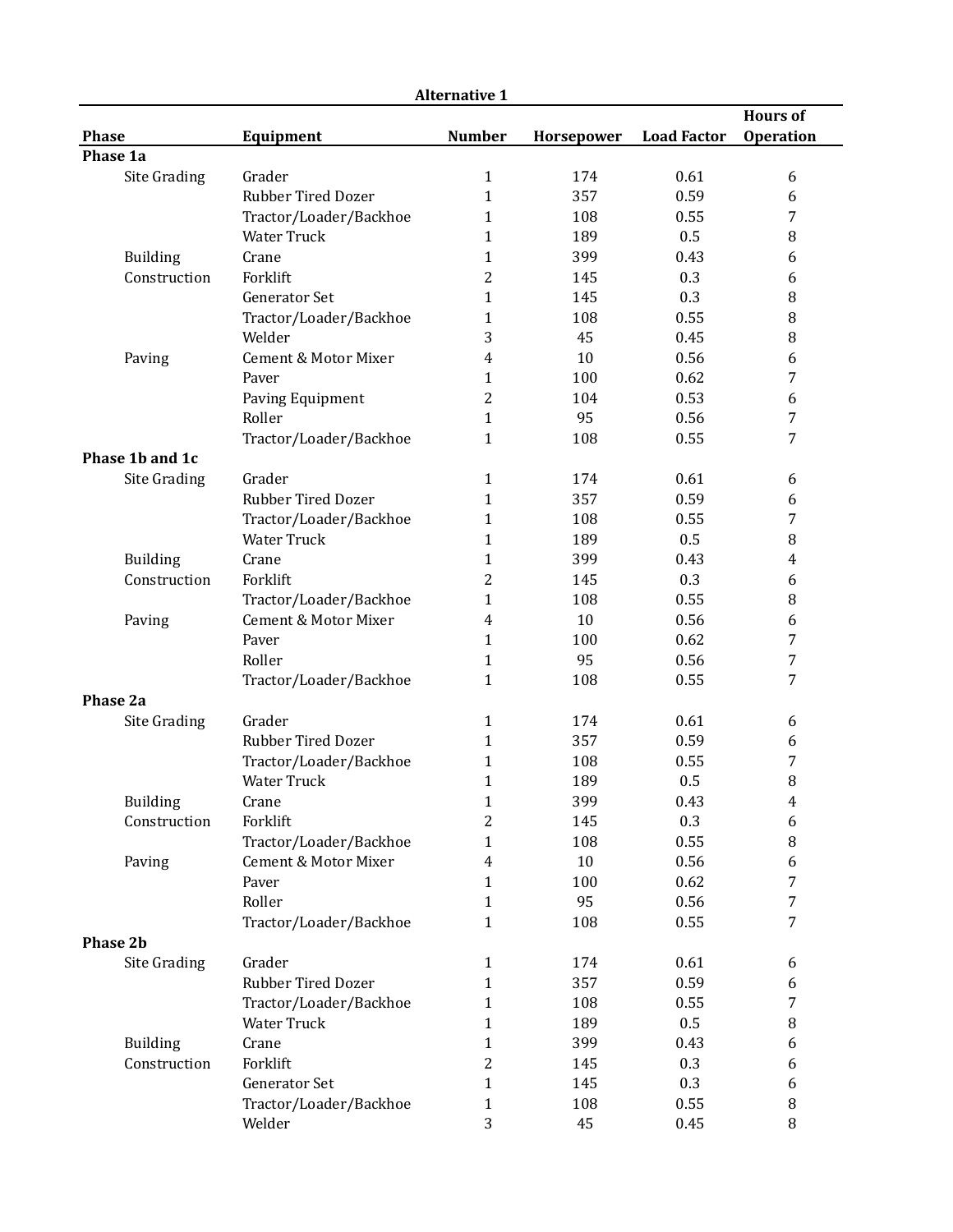| Paving | Cement & Motor Mixer   | $\mathbf{A}$ | 10  | 0.56 |   |
|--------|------------------------|--------------|-----|------|---|
|        | Paver                  |              | 100 | 0.62 | ⇁ |
|        | Paving Equipment       |              | 104 | 0.53 |   |
|        | Roller                 |              | 95  | 0.56 |   |
|        | Tractor/Loader/Backhoe |              | 108 | 0.55 | 7 |

## Notes

Source: URBEMIS2007; Tirman pers. comm. (B)

| <b>Alternative 4</b> |                        |               |                   |                    |                                     |  |
|----------------------|------------------------|---------------|-------------------|--------------------|-------------------------------------|--|
| <b>Phase</b>         | Equipment              | <b>Number</b> | <b>Horsepower</b> | <b>Load Factor</b> | <b>Hours of</b><br><b>Operation</b> |  |
| Phase 1a             |                        |               |                   |                    |                                     |  |
| Site Grading         | Grader                 |               | 174               | 0.61               | 6                                   |  |
|                      | Rubber Tired Dozer     |               | 357               | 0.59               | 6                                   |  |
|                      | Tractor/Loader/Backhoe |               | 108               | 0.55               | 7                                   |  |
|                      | <b>Water Truck</b>     |               | 189               | 0.5                | 8                                   |  |

Notes

Source: URBEMIS2007; Tirman pers. comm. (B)

|                     |                           | <b>Alternative 5</b> |            |                    |                  |
|---------------------|---------------------------|----------------------|------------|--------------------|------------------|
|                     |                           |                      |            |                    | <b>Hours of</b>  |
| <b>Phase</b>        | Equipment                 | <b>Number</b>        | Horsepower | <b>Load Factor</b> | <b>Operation</b> |
| Phase 1a            |                           |                      |            |                    |                  |
| <b>Site Grading</b> | Grader                    | $\mathbf{1}$         | 174        | 0.61               | 6                |
|                     | <b>Rubber Tired Dozer</b> | $\mathbf{1}$         | 357        | 0.59               | 6                |
|                     | Tractor/Loader/Backhoe    | $\mathbf{1}$         | 108        | 0.55               | 7                |
|                     | <b>Water Truck</b>        | 1                    | 189        | 0.5                | 8                |
| <b>Building</b>     | Crane                     | $\mathbf{1}$         | 399        | 0.43               | 6                |
| Construction        | Forklift                  | 2                    | 145        | 0.3                | 6                |
|                     | <b>Generator Set</b>      | $\mathbf{1}$         | 145        | 0.3                | 8                |
|                     | Tractor/Loader/Backhoe    | $\mathbf{1}$         | 108        | 0.55               | 8                |
|                     | Welder                    | 3                    | 45         | 0.45               | 8                |
| Paving              | Cement & Motor Mixer      | $\overline{4}$       | 10         | 0.56               | 6                |
|                     | Paver                     | $\mathbf{1}$         | 100        | 0.62               | 7                |
|                     | Paving Equipment          | $\mathbf{1}$         | 104        | 0.53               | 8                |
|                     | Roller                    | $\mathbf{1}$         | 95         | 0.56               | 7                |
|                     | Tractor/Loader/Backhoe    | $\mathbf{1}$         | 108        | 0.55               | 7                |
| Phase 1b and 1c     |                           |                      |            |                    |                  |
| Site Grading        | Grader                    | $\mathbf{1}$         | 174        | 0.61               | 6                |
|                     | <b>Rubber Tired Dozer</b> | $\mathbf{1}$         | 357        | 0.59               | 6                |
|                     | Tractor/Loader/Backhoe    | $\mathbf{1}$         | 108        | 0.55               | 7                |
|                     | <b>Water Truck</b>        | $\mathbf{1}$         | 189        | 0.5                | 8                |
| Paving              | Cement & Motor Mixer      | $\overline{4}$       | 10         | 0.56               | 6                |
|                     | Paver                     | $\mathbf{1}$         | 100        | 0.62               | 7                |
|                     | Paving Equipment          | $\overline{c}$       | 104        | 0.53               | 6                |
|                     | Roller                    | $\mathbf{1}$         | 95         | 0.56               | 7                |
|                     | Tractor/Loader/Backhoe    | $\mathbf{1}$         | 108        | 0.55               | 7                |
| <b>Building</b>     | Crane                     | $\mathbf{1}$         | 399        | 0.43               | 6                |
| Construction        | Forklift                  | $\overline{2}$       | 145        | 0.3                | 6                |
|                     | <b>Generator Set</b>      | $\mathbf{1}$         | 145        | 0.3                | 8                |
|                     | Tractor/Loader/Backhoe    | $\mathbf{1}$         | 108        | 0.55               | 8                |
|                     | Welder                    | 3                    | 45         | 0.45               | 8                |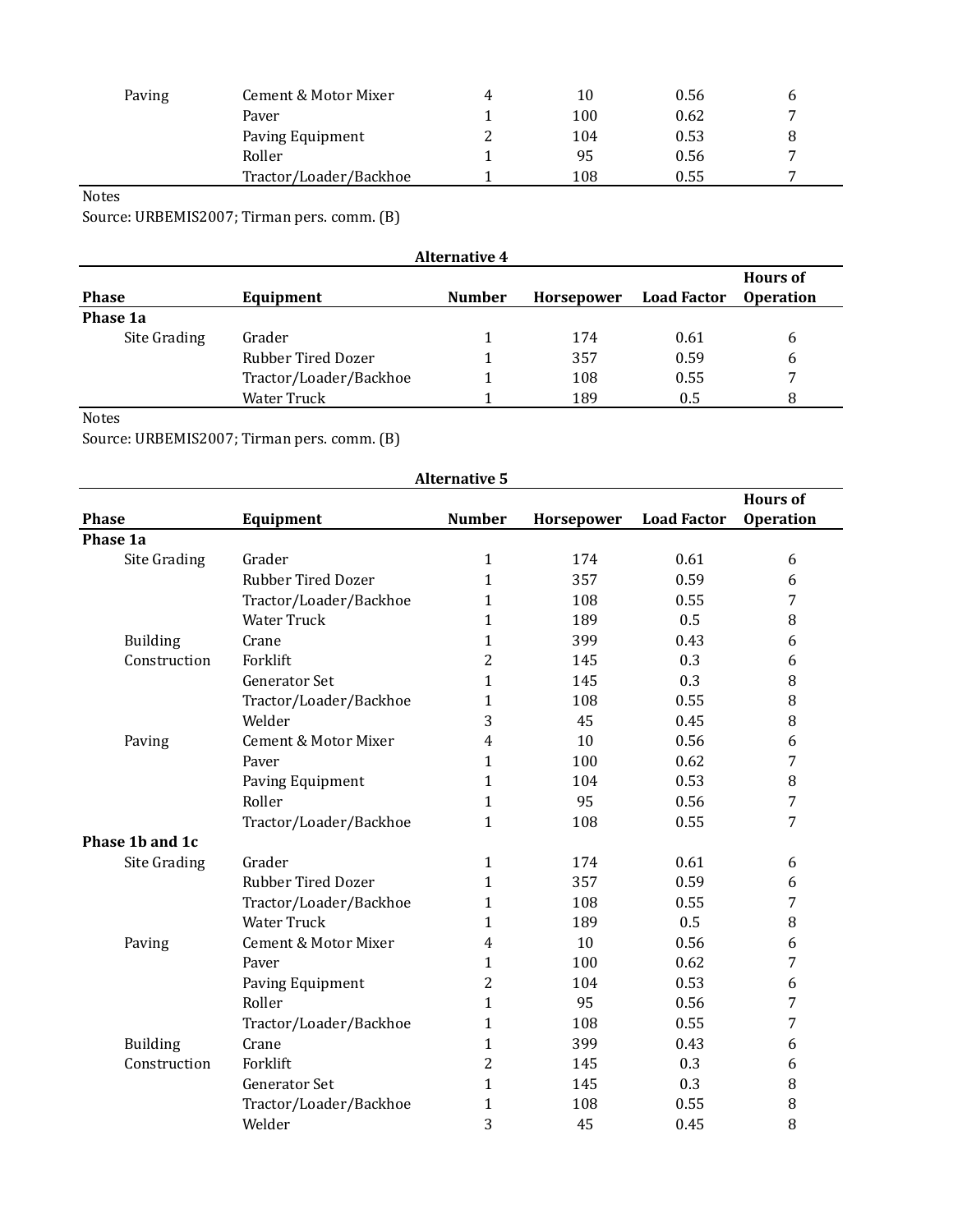| Phase 2a        |                        |   |     |      |   |
|-----------------|------------------------|---|-----|------|---|
| Site Grading    | Grader                 |   | 174 | 0.61 | 6 |
|                 | Rubber Tired Dozer     |   | 357 | 0.59 | 6 |
|                 | Tractor/Loader/Backhoe |   | 108 | 0.55 | 7 |
|                 | <b>Water Truck</b>     |   | 189 | 0.5  | 8 |
| <b>Building</b> | Crane                  |   | 399 | 0.43 | 4 |
| Construction    | Forklift               | 2 | 145 | 0.3  | 6 |
|                 | Tractor/Loader/Backhoe |   | 108 | 0.55 | 8 |
| Paving          | Cement & Motor Mixer   | 4 | 10  | 0.56 | 6 |
|                 | Paver                  |   | 100 | 0.62 | 7 |
|                 | Roller                 |   | 95  | 0.56 | 7 |
|                 | Tractor/Loader/Backhoe |   | 108 | 0.55 | 7 |
| Phase $2b^1$    |                        |   |     |      |   |
| Site Grading    | Grader                 |   | 174 | 0.61 | 6 |
|                 | Rubber Tired Dozer     |   | 357 | 0.59 | 6 |
|                 | Tractor/Loader/Backhoe |   | 108 | 0.55 | 7 |
|                 | Water Truck            |   | 189 | 0.5  | 8 |

Notes

<sup>1</sup> No land to be paved or finished as this phase entails the grading of roadways leading to the 8 residential lots (Appendix A)

Source: URBEMIS2007; Tirman pers. comm. (B)

| <b>Alternative 6</b> |                           |                |            |                    |                                     |  |  |
|----------------------|---------------------------|----------------|------------|--------------------|-------------------------------------|--|--|
| <b>Phase</b>         | Equipment                 | <b>Number</b>  | Horsepower | <b>Load Factor</b> | <b>Hours of</b><br><b>Operation</b> |  |  |
| Phase 1a             |                           |                |            |                    |                                     |  |  |
| Site Grading         | Grader                    | $\mathbf{1}$   | 174        | 0.61               | 6                                   |  |  |
|                      | <b>Rubber Tired Dozer</b> | $\mathbf{1}$   | 357        | 0.59               | 6                                   |  |  |
|                      | Tractor/Loader/Backhoe    | $\mathbf{1}$   | 108        | 0.55               | 7                                   |  |  |
|                      | <b>Water Truck</b>        | 1              | 189        | 0.5                | 8                                   |  |  |
| <b>Building</b>      | Crane                     | 1              | 399        | 0.43               | 6                                   |  |  |
| Construction         | Forklift                  | 2              | 145        | 0.3                | 6                                   |  |  |
|                      | <b>Generator Set</b>      | 1              | 145        | 0.3                | 8                                   |  |  |
|                      | Tractor/Loader/Backhoe    | $\mathbf{1}$   | 108        | 0.55               | 8                                   |  |  |
|                      | Welder                    | 3              | 45         | 0.45               | 8                                   |  |  |
| Paving               | Cement & Motor Mixer      | 4              | 10         | 0.56               | 6                                   |  |  |
|                      | Paver                     | 1              | 100        | 0.62               | 7                                   |  |  |
|                      | Paving Equipment          | 1              | 104        | 0.53               | 8                                   |  |  |
|                      | Roller                    | 1              | 95         | 0.56               | 7                                   |  |  |
|                      | Tractor/Loader/Backhoe    | $\mathbf{1}$   | 108        | 0.55               | 7                                   |  |  |
| Phase 1b and 1c      |                           |                |            |                    |                                     |  |  |
| Site Grading         | Grader                    | $\mathbf{1}$   | 174        | 0.61               | 6                                   |  |  |
|                      | <b>Rubber Tired Dozer</b> | 1              | 357        | 0.59               | 6                                   |  |  |
|                      | Tractor/Loader/Backhoe    | $\mathbf{1}$   | 108        | 0.55               | 7                                   |  |  |
|                      | <b>Water Truck</b>        | $\mathbf{1}$   | 189        | 0.5                | 8                                   |  |  |
| Paving               | Cement & Motor Mixer      | 4              | 10         | 0.56               | 6                                   |  |  |
|                      | Paver                     | $\mathbf{1}$   | 100        | 0.62               | 7                                   |  |  |
|                      | Paving Equipment          | $\mathbf{1}$   | 104        | 0.53               | 8                                   |  |  |
|                      | Roller                    | 1              | 95         | 0.56               | 7                                   |  |  |
|                      | Tractor/Loader/Backhoe    | $\mathbf{1}$   | 108        | 0.55               | 7                                   |  |  |
| <b>Building</b>      | Crane                     | $\mathbf{1}$   | 399        | 0.43               | 6                                   |  |  |
| Construction         | Forklift                  | $\overline{2}$ | 145        | 0.3                | 6                                   |  |  |